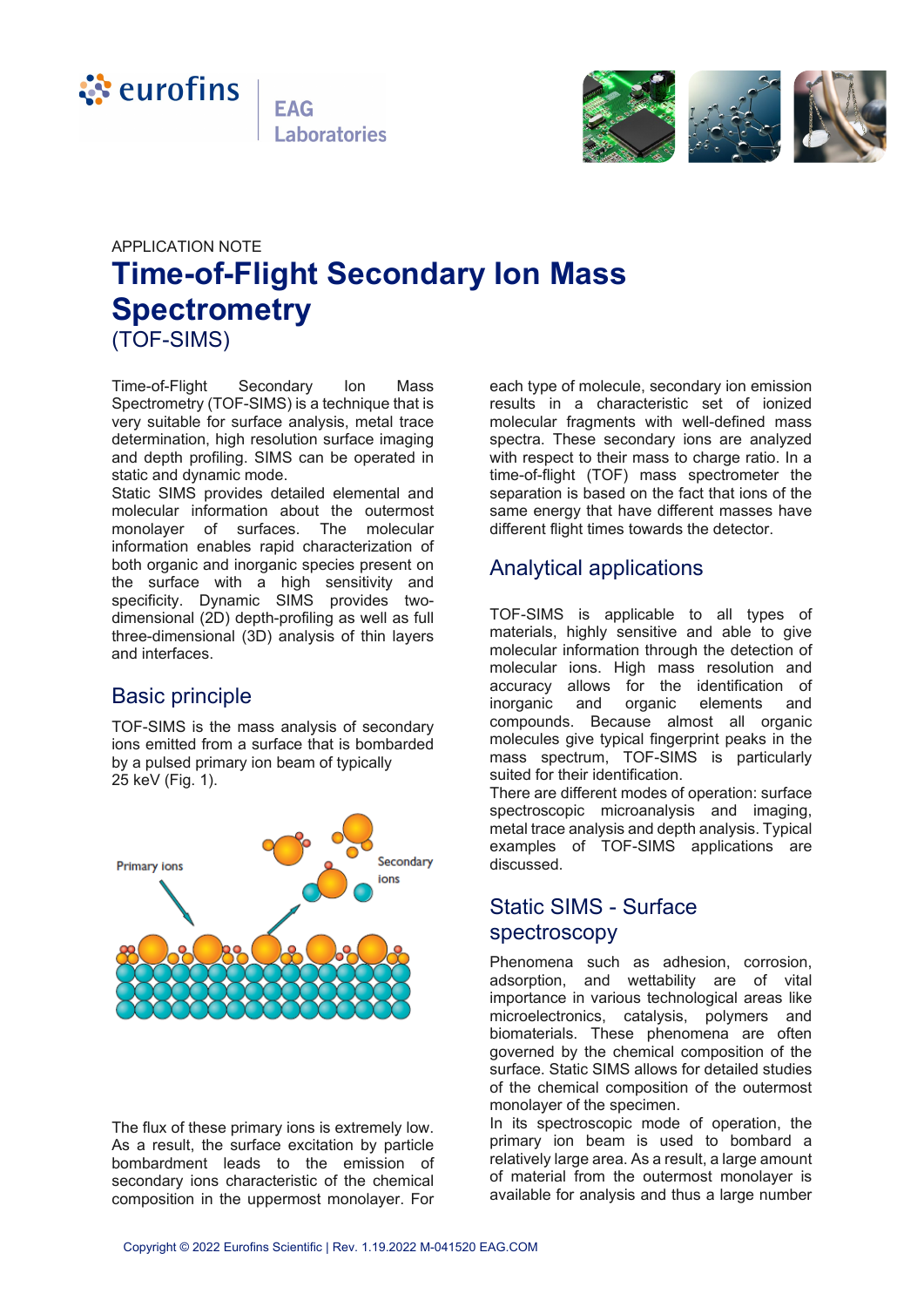of secondary ions can be generated.

Static SIMS can be effectively applied in failure analysis or can be used to determine the processing stage where contamination is introduced. This can be achieved even for small areas allowing for local analysis on e.g. patterned wafers. The detection of traces of metal contamination is an important analytical task. By using external standards, quantification is possible. Details of a spectrum from a silicon surface, containing trace metals, are shown in Fig. 2. Detection limits down to  $10<sup>7</sup>$ atoms/cm2 can be achieved.



*Fig. 2: Details of a static SIMS spectrum from a Si surface showing trace metals e.g. Cr, Fe, Ni and Cu.*

The high mass range and advanced cluster ion source (Bin<sup>+</sup>) makes the TOF-SIMS technique suitable to detect complex molecular materials

such as polymers and biomaterials with high sensitivity. In Fig. 3, part of a mass spectrum from a  $C_{60}$  end group on a synthetic polypeptide (poly(g-benzyl-L-glutamate)) film is shown.



*Fig. 3: Part of a static SIMS spectrum from a synthetic polypeptide with a C6 0 end group. The peak at mass 720 amu is due to C6 0 fragments. Fragments with 2 or 4 C atoms more or less are visible too.*

#### Static SIMS - Surface imaging

By rastering a finely focused primary ion beam over the sample surface, and collecting mass spectra as a function of position, chemical mapping can be carried out. For any peak in the mass spectrum, an image can be generated, retrospectively. This allows chemical mapping of elements and organic molecules with a lateral resolution down to about 60 nm. Imaging is exploited in different types of applications.

There has been growing interest in chemical modification of surfaces for technical and biochemical systems. An example is presented in Fig. 4, where TOF-SIMS is applied to image functionalized self-assembled monolayers (SAMs) of C18H37SH molecules on micropatterned Au layers coated on Si wafers.

The C18H37S molecules are coupled via Au-S bonds to the gold-coated microarrays. In the spectra, the masses of intact molecules and characteristic fragments of alkanethiol SAMs are obtained. Images are recorded by selecting specific peaks from the spectra. The distribution of Au<sup>-</sup>, AuS<sup>-</sup> and intact C<sub>18</sub>H<sub>37</sub>S<sup>-</sup> molecule across the surface is visualized.

Furthermore, there is a huge scope for imaging TOF-SIMS for the evaluation of surface modifications on biomedical materials.

Fig. 5 shows images of antibodies printed as circles of 150 µm on polystyrene cartridges. The images show ion signals of polystyrene, alkali salt from the buffered solution and the amino acid alanine for different washing steps. Salt crystals of alkali salt cover the printed circles. The TOF-SIMS studies show the beneficial contribution of the washing steps.



**EAG Laboratories**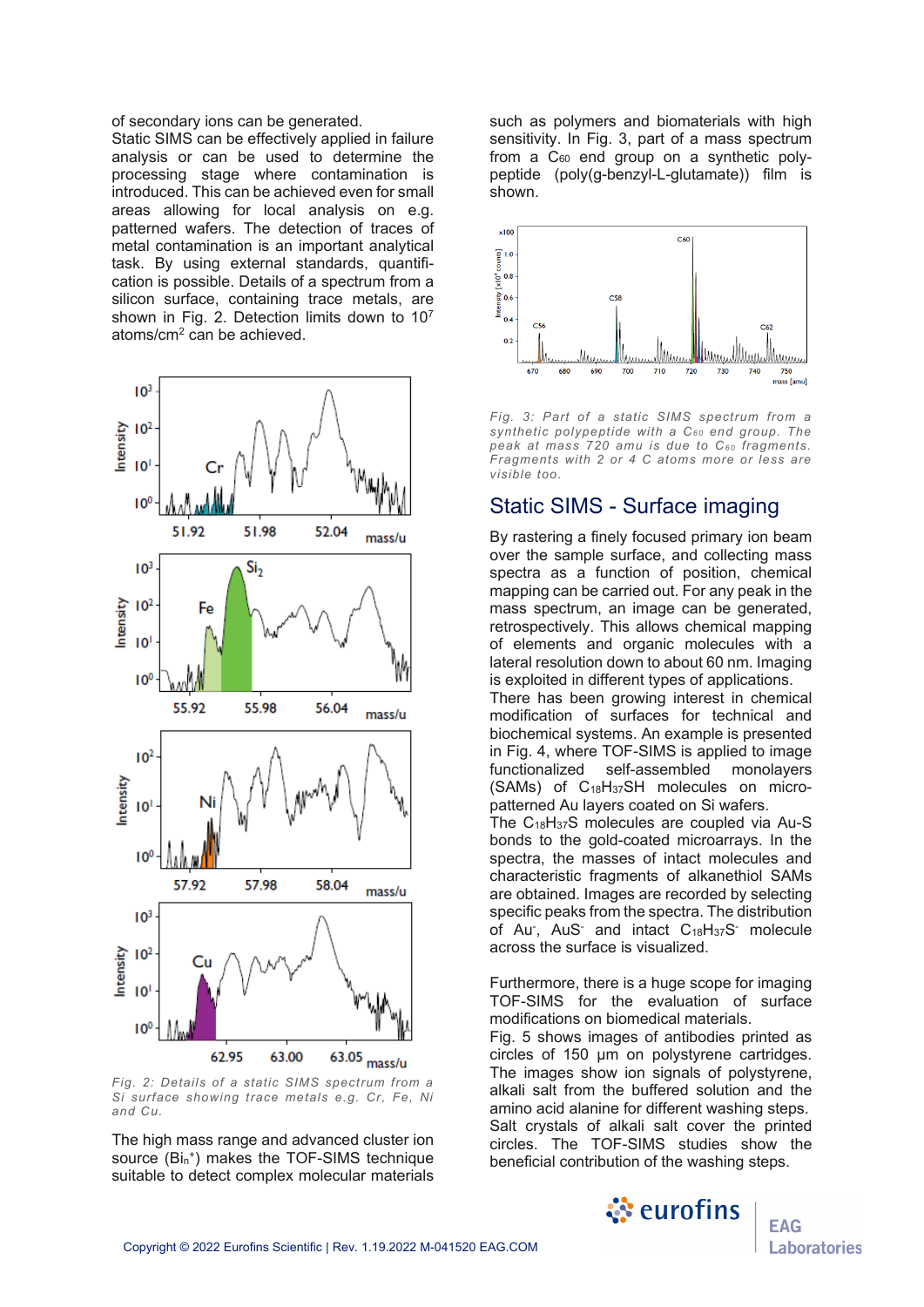

*Fig. 4: Secondary ion images of a self-assembled C1 8H3 7SH layer on gold coated Si, showing the distribution of Au- , AuS- and C1 8H3 7S- species. Image area = 500\*500 µm2 .*



*Fig. 5: TOF-SIMS images of printed antibodies on polystyrene (PS) cartridges. Green = Na2Cl, blue = C7H7= polystyrene, red = C2H6N (alanine = amino acid in antibody). Left: no wash, middle: B(OH) <sup>3</sup> wash, right: extra H2O wash. In the right image the amino acids are clearly visible. Image area = 500\*500 µm2 .*

#### Dynamic SIMS - depth profiling

Characteristic for dynamic SIMS is the use of a more intense primary ion beam to remove much more material. By prolonged exposure of a sample, one can obtain compositional depth profiles. Because of the large number of collision cascades in the sample under these sputter conditions, interatomic bonds are broken or re-arranged and the original molecular structure is damaged. Usually, the dynamic mode of operation is only suitable for elemental analysis, not for molecular analysis. SIMS depth profiling with non-TOF instruments is widely applied, e.g. for the characterization of dopant profiles in semiconductors. The main advantage of a TOF-SIMS instrument for depth profiling is the collection of the entire mass spectrum at each cycle of the depth profile, which is ideal for detecting unknown contaminants at buried interfaces and for studying many elements simultaneously, e.g. in (multi-)layers of compound materials.

When dynamic SIMS is performed on a TOF-SIMS instrument, the depth profiles are recorded in the so-called dual beam mode. A crater is etched by cycles of sputtering by an intense ion beam ('sputter gun'). In between these cycles, the crater bottom is analyzed with pulses of the less intense analysis gun, in the same way as used in static SIMS. Such an approach allows independent control of the erosion (through the sputter gun parameters) and analysis conditions (through the analysis gun).

An example of a TOF-SIMS depth-profiling analysis is shown in Fig. 6, where four superimposed hydrogen (Fig. 6a) and aluminum (Fig. 6b) profiles of Al-doped ZnO layers, grown on Si, are depicted. The influence of the precursor gas pressures during deposition is studied. The H- and Al-concentrations in the TOF-SIMS profiles are quantified using the known concentrations of a reference sample.

े eurofins

**EAG** 

Laboratories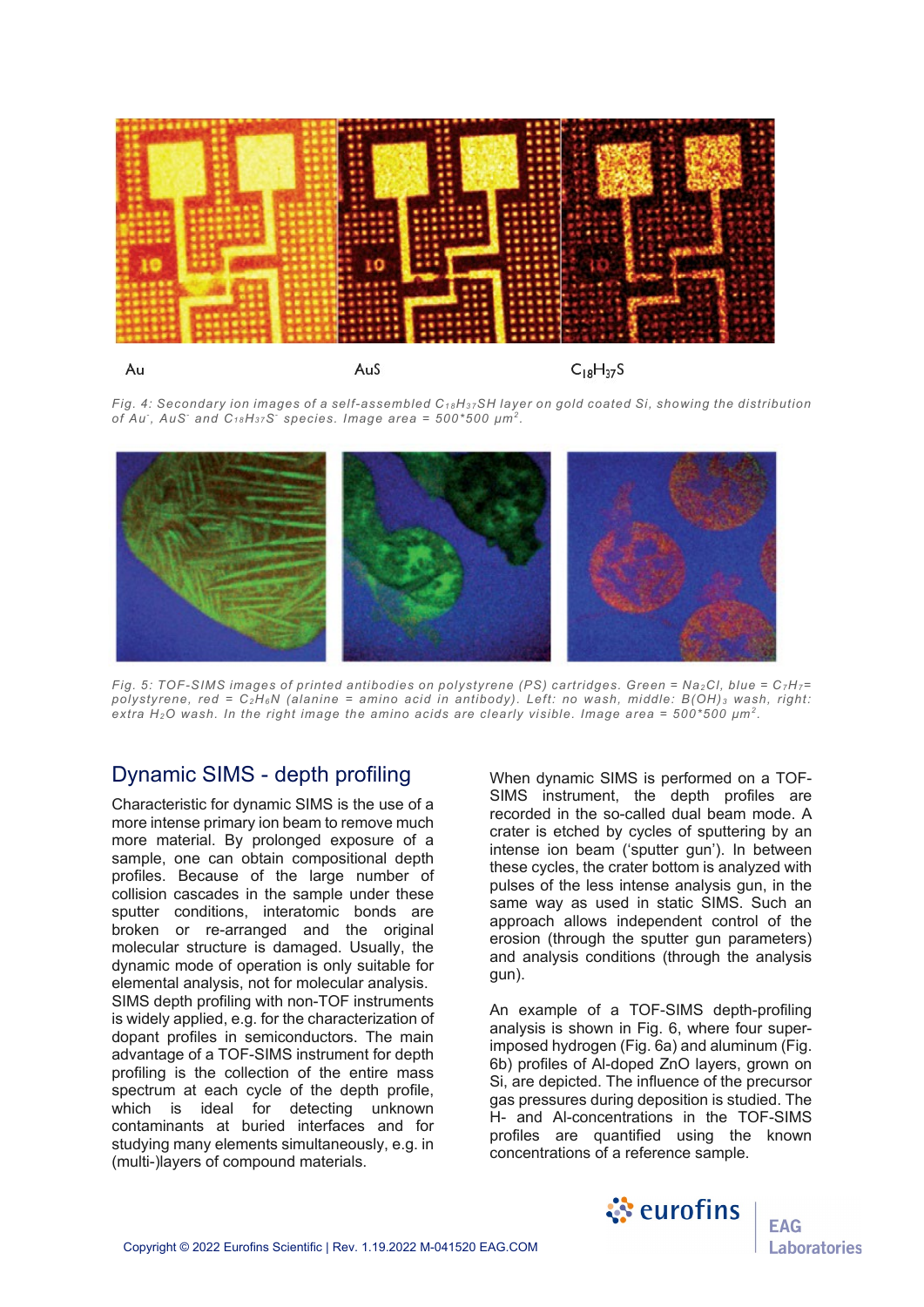

#### Dynamic SIMS - 3D profiling

By alternating element mapping and sputtering of the sample, three-dimensional information on the chemical composition is achieved (3D-SIMS). TOF-SIMS provides "retrospective analysis": data can be explored afterwards to look for complex and unknown structures like defects, phase separations, contaminants at interfaces, particles, and diffusion areas. From the stored data, spectra can be reconstructed from any coordinate, images from any section and depth-profiles from any selected area. Various 3D views can be made. In 3D analysis the composition, shape and position can be visualized.

An example where 3D profiling has been applied is the study of out-diffusion of specific elements in Al /  $\text{L}$ axZr<sub>y</sub>O<sub>z</sub> / Si devices after

electrical breakdown. SIMS maps are collected as a function of depth in the sample by sputtering through the structure into the Si substrate. These images are then used to reconstruct volume images (3D images) and depth-profiles (3D depth-profiling).

Fig. 7 shows the 3D distribution of Si ions. At the left side of Fig. 7, the corresponding projected image in 2D is shown.



*Fig. 7: Mass resolved 3D Si-view of an Al/LaxZr yOz /Si device structure showing inhomogeneous diffusion of Si into the Al top layer. At the left side the corresponding projection in 2D is visible. Regions of interest (ROIs) are indicated; red square (Si column), green square (reference area).*

The 3D TOF-SIMS image (right side) reveals that inhomogeneous out-diffusion of Si occurs via columns from the Si substrate through the dielectric  $La<sub>2</sub>O<sub>3</sub>:ZrO<sub>2</sub>$  films into the Al top layer. SIMS depth-profiles are reconstructed from the images by selecting regions of interest (ROIs). A profile taken in an area, containing such a column (red square), is compared with a profile taken from the surrounding area (green square). The superimposed profiles of some relevant ions are shown in Fig. 8, revealing enhanced Si-diffusion.